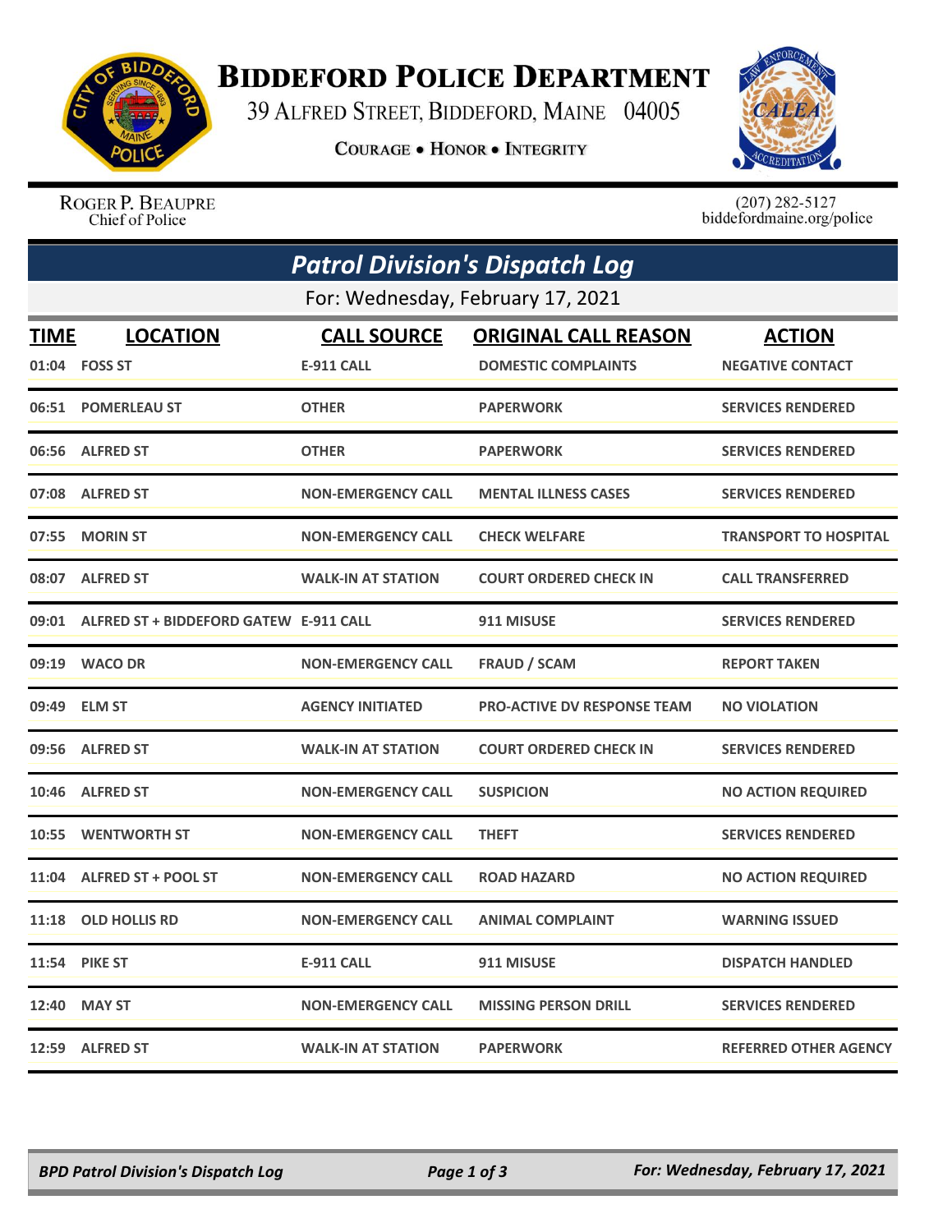## **TIME LOCATION CALL SOURCE ORIGINAL CALL REASON ACTION**

**13:06 ALFRED ST AGENCY INITIATED ANIMAL COMPLAINT SUMMONS ISSUED**

**OFFENDER: SHENADE MARY GARNET MARTEL ............... AGE: 30 ............... RESIDENT OF: BIDDEFORD, ME**

|                                                   | <u>UTTEINDEN. SHEINADE MIANT UANINET MIANTEL  AUE. 30  NESIDEINT UT. DIDDETUND, ME</u> |
|---------------------------------------------------|----------------------------------------------------------------------------------------|
| CHARGE: KEEPING A DANGEROUS DOG OR A NUISANCE DOG |                                                                                        |

|       | 14:23 GREEN ST                                                         | <b>AGENCY INITIATED</b>                                                                     | <b>PRO-ACTIVE DV RESPONSE TEAM</b>                                                  | <b>NEGATIVE CONTACT</b>   |
|-------|------------------------------------------------------------------------|---------------------------------------------------------------------------------------------|-------------------------------------------------------------------------------------|---------------------------|
|       | 14:37 ELM ST                                                           | <b>E-911 CALL</b>                                                                           | 911 MISUSE                                                                          | <b>SERVICES RENDERED</b>  |
|       | 14:49 ELM ST                                                           | <b>NON-EMERGENCY CALL</b>                                                                   | <b>CODES ENFORCEMENT</b>                                                            | <b>DISPATCH HANDLED</b>   |
|       | <b>15:20 GRANITE ST</b>                                                | <b>WALK-IN AT STATION</b>                                                                   | <b>FRAUD / SCAM</b>                                                                 | <b>REPORT TAKEN</b>       |
|       | 15:57 MAIN ST                                                          | <b>E-911 CALL</b>                                                                           | <b>ATTEMPTED/THREATENED SUICIDE</b>                                                 | <b>REPORT TAKEN</b>       |
|       | 16:01 ALFRED ST + BIRCH ST                                             | <b>AGENCY INITIATED</b>                                                                     | <b>DISABLED VEHICLE</b>                                                             | <b>SERVICES RENDERED</b>  |
|       | 16:14 MAPLEWOOD AVE                                                    | <b>NON-EMERGENCY CALL</b>                                                                   | <b>SUSPICION</b>                                                                    | <b>SERVICES RENDERED</b>  |
|       | 16:22 ELM ST                                                           | <b>NON-EMERGENCY CALL</b>                                                                   | <b>FRAUD / SCAM</b>                                                                 | <b>SERVICES RENDERED</b>  |
|       | 16:23 POOL ST                                                          | <b>AGENCY INITIATED</b>                                                                     | <b>TRAFFIC OFFENSES</b>                                                             | <b>WARNING ISSUED</b>     |
|       | 16:46 SACO FALLS WAY                                                   | <b>E-911 CALL</b>                                                                           | <b>MENTAL ILLNESS CASES</b>                                                         | <b>SERVICES RENDERED</b>  |
|       | 17:08 QUIMBY ST                                                        | <b>WALK-IN AT STATION</b>                                                                   | <b>FRAUD / SCAM</b>                                                                 | <b>REPORT TAKEN</b>       |
|       | 17:23 MAIN ST + EMERY ST                                               | <b>AGENCY INITIATED</b>                                                                     | <b>TRAFFIC OFFENSES</b>                                                             | <b>WARNING ISSUED</b>     |
|       | 18:13 BRADBURY ST                                                      | <b>NON-EMERGENCY CALL</b>                                                                   | <b>JUVENILE OFFENSES</b>                                                            | <b>REPORT TAKEN</b>       |
|       | 18:29 GEORGE ST                                                        | <b>WALK-IN AT STATION</b>                                                                   | <b>THEFT</b>                                                                        | <b>UNFOUNDED</b>          |
|       | 19:25 ANDREWS RD                                                       | <b>E-911 CALL</b>                                                                           | 911 MISUSE                                                                          | <b>NO ACTION REQUIRED</b> |
|       | 19:27 ALFRED ST                                                        | <b>NON-EMERGENCY CALL</b>                                                                   | <b>ARTICLES LOST/FOUND</b>                                                          | <b>SERVICES RENDERED</b>  |
|       | 19:36 BACON ST                                                         | NON-EMERGENCY CALL                                                                          | <b>PARKING COMPLAINT</b>                                                            | <b>SERVICES RENDERED</b>  |
|       | 20:00 POOL ST + MIDDLE ST                                              | <b>AGENCY INITIATED</b>                                                                     | <b>TRAFFIC OFFENSES</b>                                                             | <b>WARNING ISSUED</b>     |
|       | 20:14 FREEMAN ST                                                       | <b>E-911 CALL</b>                                                                           | <b>DOMESTIC COMPLAINTS</b>                                                          | <b>REPORT TAKEN</b>       |
|       | 20:24 SACO FALLS WAY                                                   | <b>E-911 CALL</b>                                                                           | <b>DISTURBANCE / NOISE</b>                                                          | <b>SERVICES RENDERED</b>  |
| 20:39 | <b>BIDDEFORD GATEWAY CTR</b><br>CHARGE: VIOLATING CONDITION OF RELEASE | <b>NON-EMERGENCY CALL</b><br>CHARGE: THEFT BY UNAUTHORIZED TAKING OR TRANSFER - SHOPLIFTING | <b>SHOPLIFTING</b><br>OFFENDER: JUSTIN T ROYAL  AGE: 25  RESIDENT OF: ROCHESTER, NH | <b>SUMMONS ISSUED</b>     |